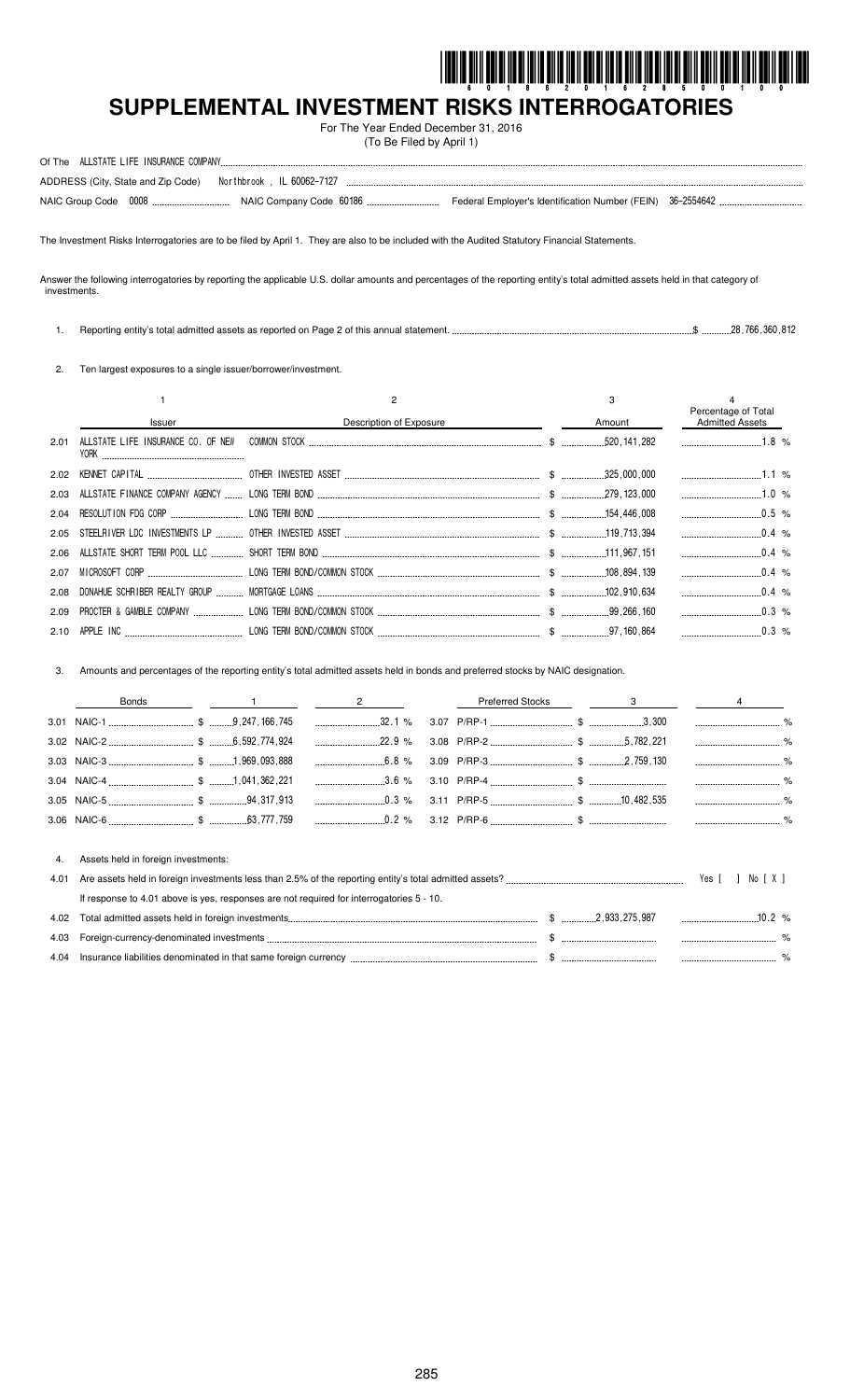|  |  |  |  |  |  |  |  | Aggregate foreign investment exposure categorized by NAIC sovereign designation: |
|--|--|--|--|--|--|--|--|----------------------------------------------------------------------------------|
|--|--|--|--|--|--|--|--|----------------------------------------------------------------------------------|

|      |                                                                                                                  |                  |       | $\mathbf{1}$                                                                                                                                                                                                                                                                                                        | $\frac{2}{\sqrt{2}}$                                   |
|------|------------------------------------------------------------------------------------------------------------------|------------------|-------|---------------------------------------------------------------------------------------------------------------------------------------------------------------------------------------------------------------------------------------------------------------------------------------------------------------------|--------------------------------------------------------|
| 5.01 |                                                                                                                  |                  |       |                                                                                                                                                                                                                                                                                                                     | $8.8 %$                                                |
| 5.02 |                                                                                                                  |                  |       |                                                                                                                                                                                                                                                                                                                     | $\ldots$ 0.9 %                                         |
| 5.03 |                                                                                                                  |                  |       |                                                                                                                                                                                                                                                                                                                     |                                                        |
| 6.   | Largest foreign investment exposures by country, categorized by the country's NAIC sovereign designation:        |                  |       |                                                                                                                                                                                                                                                                                                                     |                                                        |
|      |                                                                                                                  |                  |       | $\mathbf{1}$ and $\mathbf{1}$ and $\mathbf{1}$ and $\mathbf{1}$                                                                                                                                                                                                                                                     | $2 \left( \frac{1}{2} \right)$                         |
|      | Countries designated NAIC - 1:                                                                                   |                  |       |                                                                                                                                                                                                                                                                                                                     |                                                        |
| 6.01 |                                                                                                                  |                  |       |                                                                                                                                                                                                                                                                                                                     | 2.3 %                                                  |
|      |                                                                                                                  |                  |       |                                                                                                                                                                                                                                                                                                                     |                                                        |
|      | Countries designated NAIC - 2:                                                                                   |                  |       |                                                                                                                                                                                                                                                                                                                     |                                                        |
| 6.03 |                                                                                                                  |                  |       |                                                                                                                                                                                                                                                                                                                     | $\begin{array}{ccc}\n& 0.4 & \frac{9}{6}\n\end{array}$ |
| 6.04 |                                                                                                                  |                  |       |                                                                                                                                                                                                                                                                                                                     |                                                        |
|      | Countries designated NAIC - 3 or below:                                                                          |                  |       |                                                                                                                                                                                                                                                                                                                     |                                                        |
| 6.05 |                                                                                                                  |                  |       |                                                                                                                                                                                                                                                                                                                     | $\ldots$ 0.3 %                                         |
| 6.06 |                                                                                                                  |                  |       |                                                                                                                                                                                                                                                                                                                     |                                                        |
|      |                                                                                                                  |                  |       |                                                                                                                                                                                                                                                                                                                     |                                                        |
|      |                                                                                                                  |                  |       | $\frac{1}{2}$ $\frac{1}{2}$ $\frac{1}{2}$ $\frac{1}{2}$ $\frac{1}{2}$ $\frac{1}{2}$ $\frac{1}{2}$ $\frac{1}{2}$ $\frac{1}{2}$ $\frac{1}{2}$ $\frac{1}{2}$ $\frac{1}{2}$ $\frac{1}{2}$ $\frac{1}{2}$ $\frac{1}{2}$ $\frac{1}{2}$ $\frac{1}{2}$ $\frac{1}{2}$ $\frac{1}{2}$ $\frac{1}{2}$ $\frac{1}{2}$ $\frac{1}{2}$ | $\frac{2}{2}$                                          |
| 7.   |                                                                                                                  |                  |       |                                                                                                                                                                                                                                                                                                                     |                                                        |
| 8.   | Aggregate unhedged foreign currency exposure categorized by NAIC sovereign designation:                          |                  |       |                                                                                                                                                                                                                                                                                                                     |                                                        |
|      |                                                                                                                  |                  |       | $\mathbf{1}$                                                                                                                                                                                                                                                                                                        |                                                        |
| 8.01 |                                                                                                                  |                  |       |                                                                                                                                                                                                                                                                                                                     |                                                        |
| 8.02 |                                                                                                                  |                  |       |                                                                                                                                                                                                                                                                                                                     |                                                        |
| 8.03 |                                                                                                                  |                  |       |                                                                                                                                                                                                                                                                                                                     | $\ldots$ 0.1 %                                         |
| 9.   | Largest unhedged foreign currency exposures by country, categorized by the country's NAIC sovereign designation: |                  |       |                                                                                                                                                                                                                                                                                                                     |                                                        |
|      | Countries designated NAIC - 1:                                                                                   |                  |       | $1$ and $1$ and $1$                                                                                                                                                                                                                                                                                                 | $2 \left( \frac{1}{2} \right)$                         |
| 9.01 |                                                                                                                  |                  |       |                                                                                                                                                                                                                                                                                                                     | $\ldots$ 0.4 %                                         |
|      |                                                                                                                  |                  |       |                                                                                                                                                                                                                                                                                                                     | $\frac{1}{2}$ 0.2 %                                    |
|      | Countries designated NAIC - 2:                                                                                   |                  |       |                                                                                                                                                                                                                                                                                                                     |                                                        |
| 9.03 |                                                                                                                  |                  |       |                                                                                                                                                                                                                                                                                                                     |                                                        |
| 9.04 |                                                                                                                  |                  |       |                                                                                                                                                                                                                                                                                                                     |                                                        |
|      | Countries designated NAIC - 3 or below:                                                                          |                  |       |                                                                                                                                                                                                                                                                                                                     |                                                        |
| 9.05 |                                                                                                                  |                  |       |                                                                                                                                                                                                                                                                                                                     | $\ldots$ 0.1 %                                         |
| 9.06 |                                                                                                                  |                  |       |                                                                                                                                                                                                                                                                                                                     |                                                        |
| 10.  | Ten largest non-sovereign (i.e. non-governmental) foreign issues:                                                |                  |       |                                                                                                                                                                                                                                                                                                                     |                                                        |
|      | $\mathbf{1}$                                                                                                     | $\overline{2}$   |       | 3                                                                                                                                                                                                                                                                                                                   | 4                                                      |
|      | Issuer                                                                                                           | NAIC Designation |       |                                                                                                                                                                                                                                                                                                                     |                                                        |
|      |                                                                                                                  |                  |       |                                                                                                                                                                                                                                                                                                                     | 0.3%                                                   |
|      |                                                                                                                  |                  |       | $\$\quad$<br>.58,655,788                                                                                                                                                                                                                                                                                            | .0.2%<br>-----------------------------                 |
|      | 10.03 TOYOTA MOTOR CREDIT CORP                                                                                   |                  | $\$\$ | .57,963,240                                                                                                                                                                                                                                                                                                         | .0.2%                                                  |
|      |                                                                                                                  |                  |       |                                                                                                                                                                                                                                                                                                                     |                                                        |
|      |                                                                                                                  |                  |       |                                                                                                                                                                                                                                                                                                                     |                                                        |
|      |                                                                                                                  |                  |       |                                                                                                                                                                                                                                                                                                                     |                                                        |
|      |                                                                                                                  |                  |       |                                                                                                                                                                                                                                                                                                                     |                                                        |
|      |                                                                                                                  |                  |       |                                                                                                                                                                                                                                                                                                                     |                                                        |
|      |                                                                                                                  |                  |       |                                                                                                                                                                                                                                                                                                                     | $\ldots$ 0.2 %                                         |
|      |                                                                                                                  |                  | $\$\$ | 40,000,000                                                                                                                                                                                                                                                                                                          | $\ldots$ 0.1 %                                         |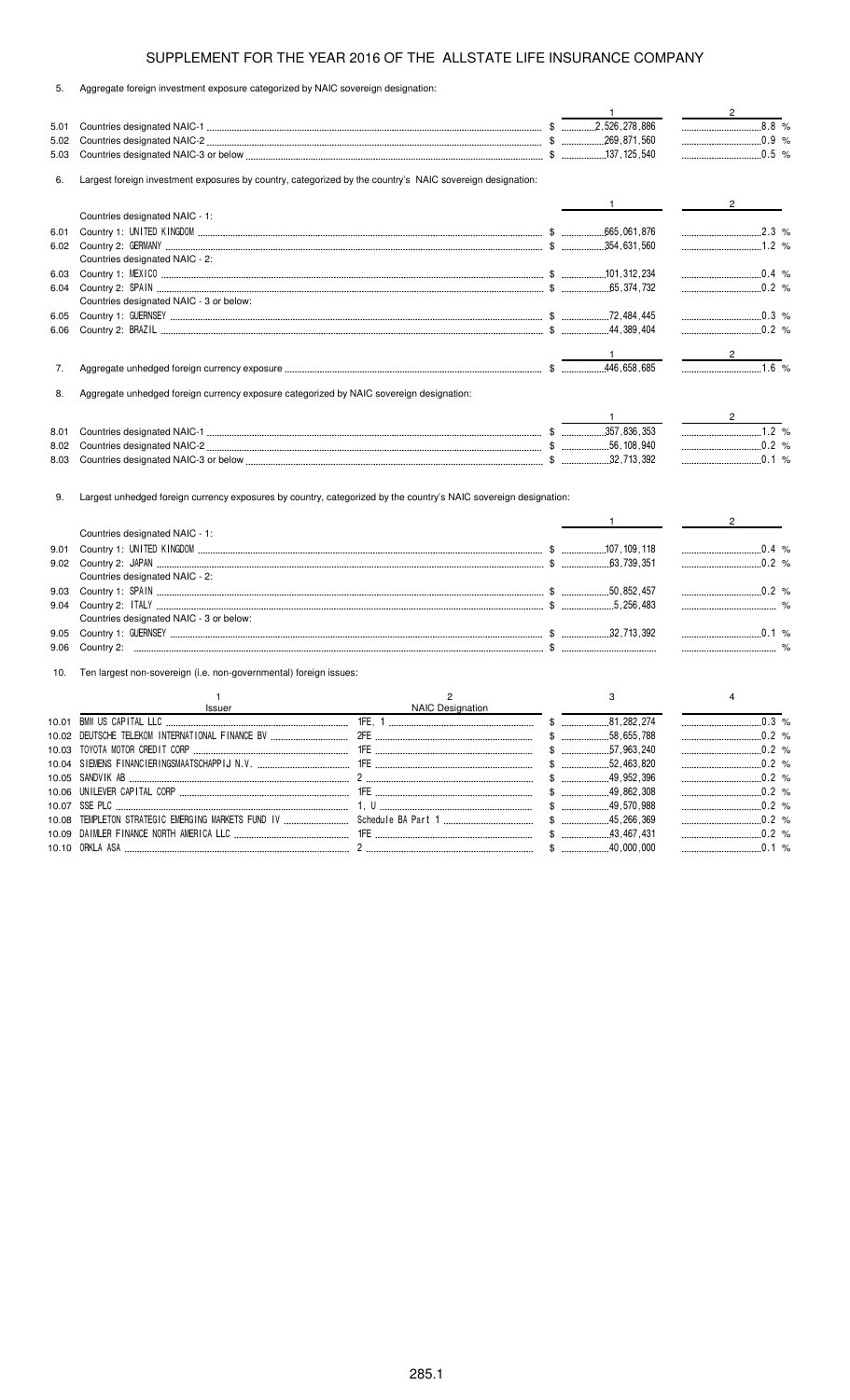| 11.   | Amounts and percentages of the reporting entity's total admitted assets held in Canadian investments and unhedged Canadian currency exposure:     |                |                      |  |
|-------|---------------------------------------------------------------------------------------------------------------------------------------------------|----------------|----------------------|--|
|       |                                                                                                                                                   |                |                      |  |
|       | If response to 11.01 is yes, detail is not required for the remainder of interrogatory 11.                                                        |                |                      |  |
|       |                                                                                                                                                   |                | $\overline{1.6}$ %   |  |
|       |                                                                                                                                                   |                |                      |  |
|       |                                                                                                                                                   |                |                      |  |
|       |                                                                                                                                                   |                | $\sim$ $\sim$ $\sim$ |  |
| 12.   | Report aggregate amounts and percentages of the reporting entity's total admitted assets held in investments with contractual sales restrictions: |                |                      |  |
|       |                                                                                                                                                   |                | Yes [ X ] No [ ]     |  |
|       | If response to 12.01 is yes, responses are not required for the remainder of Interrogatory 12.                                                    |                |                      |  |
|       |                                                                                                                                                   |                |                      |  |
|       | Largest three investments with contractual sales restrictions:                                                                                    |                | 0.3 %                |  |
| 12.03 |                                                                                                                                                   |                |                      |  |
| 12.04 |                                                                                                                                                   |                |                      |  |
| 12.05 |                                                                                                                                                   |                |                      |  |
| 13.   | Amounts and percentages of admitted assets held in the ten largest equity interests:                                                              |                |                      |  |
|       |                                                                                                                                                   |                | Yes [ ] No [ X ]     |  |
|       | If response to 13.01 above is yes, responses are not required for the remainder of Interrogatory 13.                                              |                |                      |  |
|       | Issuer                                                                                                                                            | $\overline{2}$ | 3                    |  |
|       |                                                                                                                                                   |                | $1.8\%$              |  |
|       |                                                                                                                                                   |                | $\ldots$ 0.4 %       |  |
| 13.04 |                                                                                                                                                   |                | $\ldots$ 0.3 %       |  |
|       |                                                                                                                                                   |                |                      |  |
|       |                                                                                                                                                   |                |                      |  |
|       |                                                                                                                                                   |                |                      |  |
|       |                                                                                                                                                   |                | $\ldots$ 0.2 %       |  |
| 13.09 |                                                                                                                                                   |                | $\ldots$ 0.2 %       |  |
|       |                                                                                                                                                   |                |                      |  |

13.11 ARCLIGHT ENERGY PARTNERS V LP \$ 42,369,810 0.1 %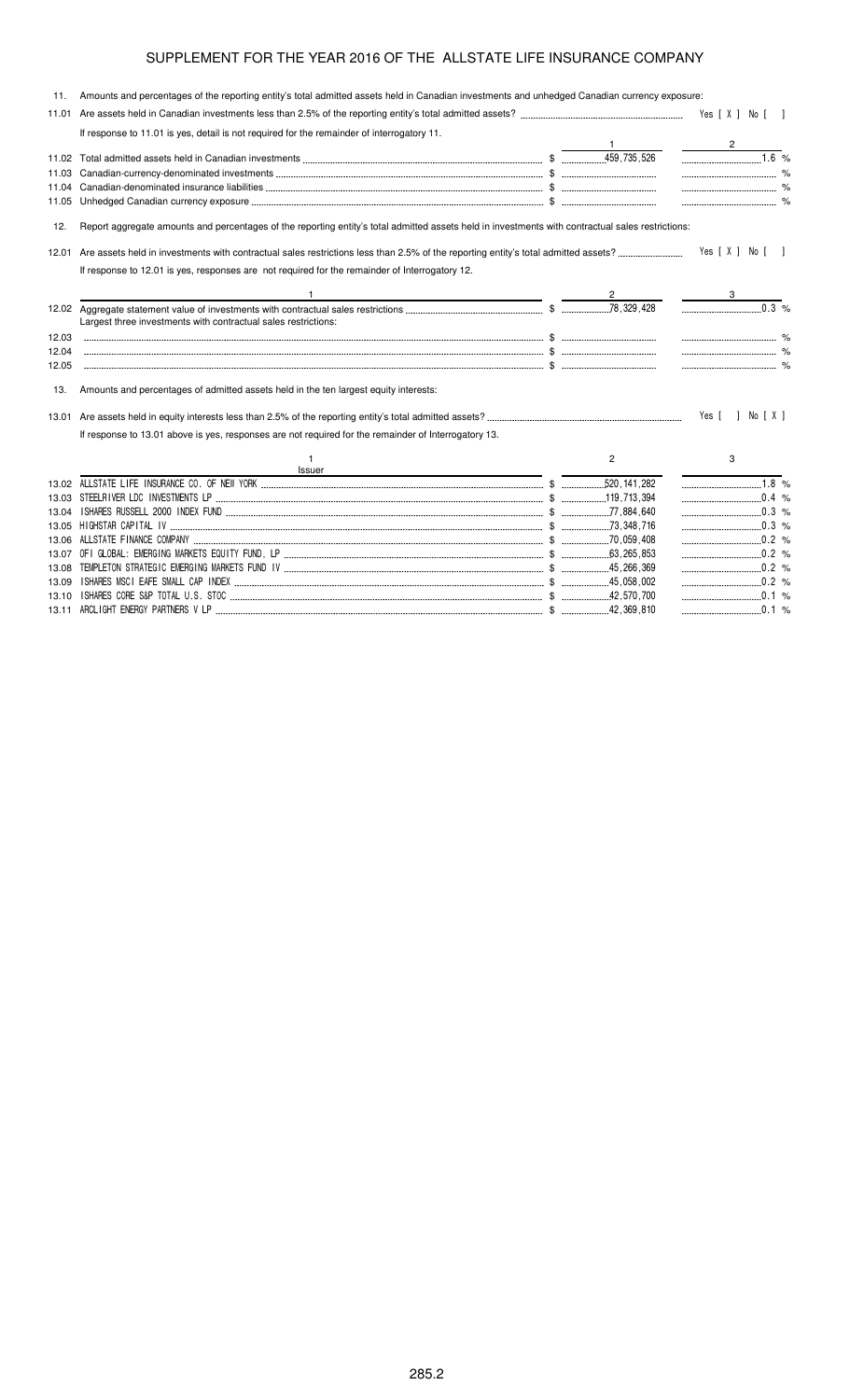#### 14. Amounts and percentages of the reporting entity's total admitted assets held in nonaffiliated, privately placed equities: 14.01 Are assets held in nonaffiliated, privately placed equities less than 2.5% of the reporting entity's total admitted assets? Yes [ ] No [ X ] If response to 14.01 above is yes, responses are not required for the remainder of Interrogatory 14. 1  $\overline{2}$  3 14.02 Aggregate statement value of investments held in nonaffiliated, privately placed equities \$ 2,113,686,829 7.3 % Largest three investments held in nonaffiliated, privately placed equities: 14.03 STEELRIVER LDC INVESTMENTS LP \$ 119,713,394 0.4 % 14.04 HIGHSTAR CAPITAL IV \$ 73,348,716 0.3 % 14.05 OFI GLOBAL: EMERGING MARKETS EQUITY FUND, LP \$ 63,265,853 0.2 % 15. Amounts and percentages of the reporting entity's total admitted assets held in general partnership interests: 15.01 Are assets held in general partnership interests less than 2.5% of the reporting entity's total admitted assets? Yes [X] No [] If response to 15.01 above is yes, responses are not required for the remainder of Interrogatory 15. 1  $\overline{2}$  3 15.02 Aggregate statement value of investments held in general partnership interests \$ % Largest three investments in general partnership interests: 15.03 \$ % 15.04 \$ % 15.05 \$ % 16. Amounts and percentages of the reporting entity's total admitted assets held in mortgage loans: 16.01 Are mortgage loans reported in Schedule B less than 2.5% of the reporting entity's total admitted assets? Yes [ ] No [ X ] If response to 16.01 above is yes, responses are not required for the remainder of Interrogatory 16 and Interrogatory 17. 1 Type (Residential, Commercial, Agricultural) 2 3 16.02 Commercial 22.000 Commercial 22.000 0.4 % 16.03 Commercial \$ 76,954,646 0.3 % 16.04 Commercial \$ 67,533,282 0.2 % 16.05 Commercial \$ 62,000,000 0.2 % 16.06 Commercial \$ 47,565,116 0.2 % 16.07 Commercial \$ 42,899,211 0.1 %

16.08 Commercial \$ 40,489,797 0.1 % 16.09 Commercial \$ 40,200,000 0.1 % 16.10 Commercial \$ 37,995,214 0.1 % 16.11 Commercial \$ 37,300,000 0.1 %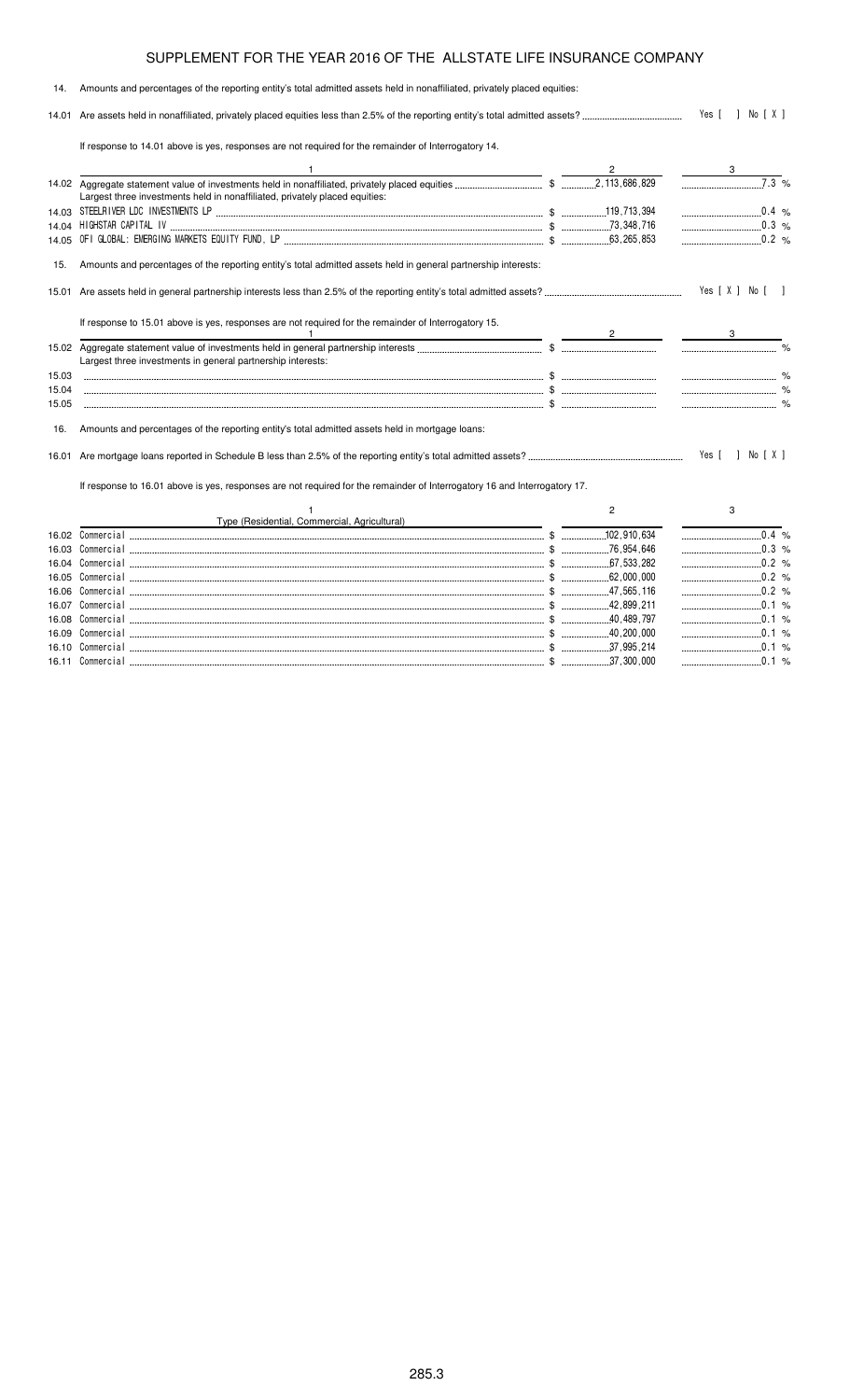Amount and percentage of the reporting entity's total admitted assets held in the following categories of mortgage loans:

|       | Amount and percentage of the reporting entity's total admitted assets neid in the following categories of mortgage loans.                         |                                    |   | Loans                    |
|-------|---------------------------------------------------------------------------------------------------------------------------------------------------|------------------------------------|---|--------------------------|
|       |                                                                                                                                                   |                                    |   |                          |
| 16.13 |                                                                                                                                                   |                                    |   |                          |
| 16.14 |                                                                                                                                                   |                                    |   |                          |
| 16.15 |                                                                                                                                                   |                                    |   |                          |
| 16.16 |                                                                                                                                                   |                                    |   |                          |
| 17.   | Aggregate mortgage loans having the following loan-to-value ratios as determined from the most current appraisal as of the annual statement date: |                                    |   |                          |
|       | Residential<br>Commercial                                                                                                                         |                                    |   | Agricultural             |
|       | Loan to Value<br>$\overline{1}$<br>$\mathbf{2}$<br>3                                                                                              | 4                                  | 5 | 6                        |
|       | $\begin{array}{ccc}\n&\circ & \circ \\ & \circ & \circ \\ & \circ & \circ\n\end{array}$                                                           | 0.3 %                              |   | $\%$                     |
|       |                                                                                                                                                   |                                    |   |                          |
|       | $$$ 5, 147, 390                                                                                                                                   | $\sim$ $\sim$ $\sim$ $\sim$ $\sim$ |   |                          |
|       | $$$ 341,616,738                                                                                                                                   |                                    |   |                          |
|       | $$ \dots 2,818,051,419$                                                                                                                           | 9.8 %                              |   |                          |
|       |                                                                                                                                                   |                                    |   |                          |
| 18.   | Amounts and percentages of the reporting entity's total admitted assets held in each of the five largest investments in real estate:              |                                    |   |                          |
|       |                                                                                                                                                   |                                    |   | Yes [ X ] No [<br>$\Box$ |
|       | If response to 18.01 above is yes, responses are not required for the remainder of Interrogatory 18.                                              |                                    |   |                          |
|       | Largest five investments in any one parcel or group of contiguous parcels of real estate.<br>Description                                          |                                    |   |                          |
|       | $\overline{1}$                                                                                                                                    |                                    |   | 3                        |
| 18.02 |                                                                                                                                                   |                                    |   | $\frac{9}{6}$<br>        |
| 18.03 |                                                                                                                                                   |                                    |   |                          |
| 18.04 |                                                                                                                                                   |                                    |   |                          |
| 18.05 |                                                                                                                                                   |                                    |   |                          |
| 18.06 |                                                                                                                                                   |                                    |   |                          |
|       |                                                                                                                                                   |                                    |   |                          |
| 19.   | Report aggregate amounts and percentages of the reporting entity's total admitted assets held in investments held in mezzanine real estate loans: |                                    |   |                          |
| 19.01 |                                                                                                                                                   |                                    |   | Yes [X ] No []           |
|       | If response to 19.01 is yes, responses are not required for the remainder of Interrogatory 19.                                                    |                                    |   |                          |
|       | -1                                                                                                                                                |                                    |   |                          |
|       |                                                                                                                                                   |                                    |   |                          |
|       | Largest three investments held in mezzanine real estate loans:                                                                                    |                                    |   |                          |
| 19.03 |                                                                                                                                                   |                                    |   |                          |
| 19.04 |                                                                                                                                                   |                                    |   |                          |
| 19.05 |                                                                                                                                                   |                                    |   |                          |